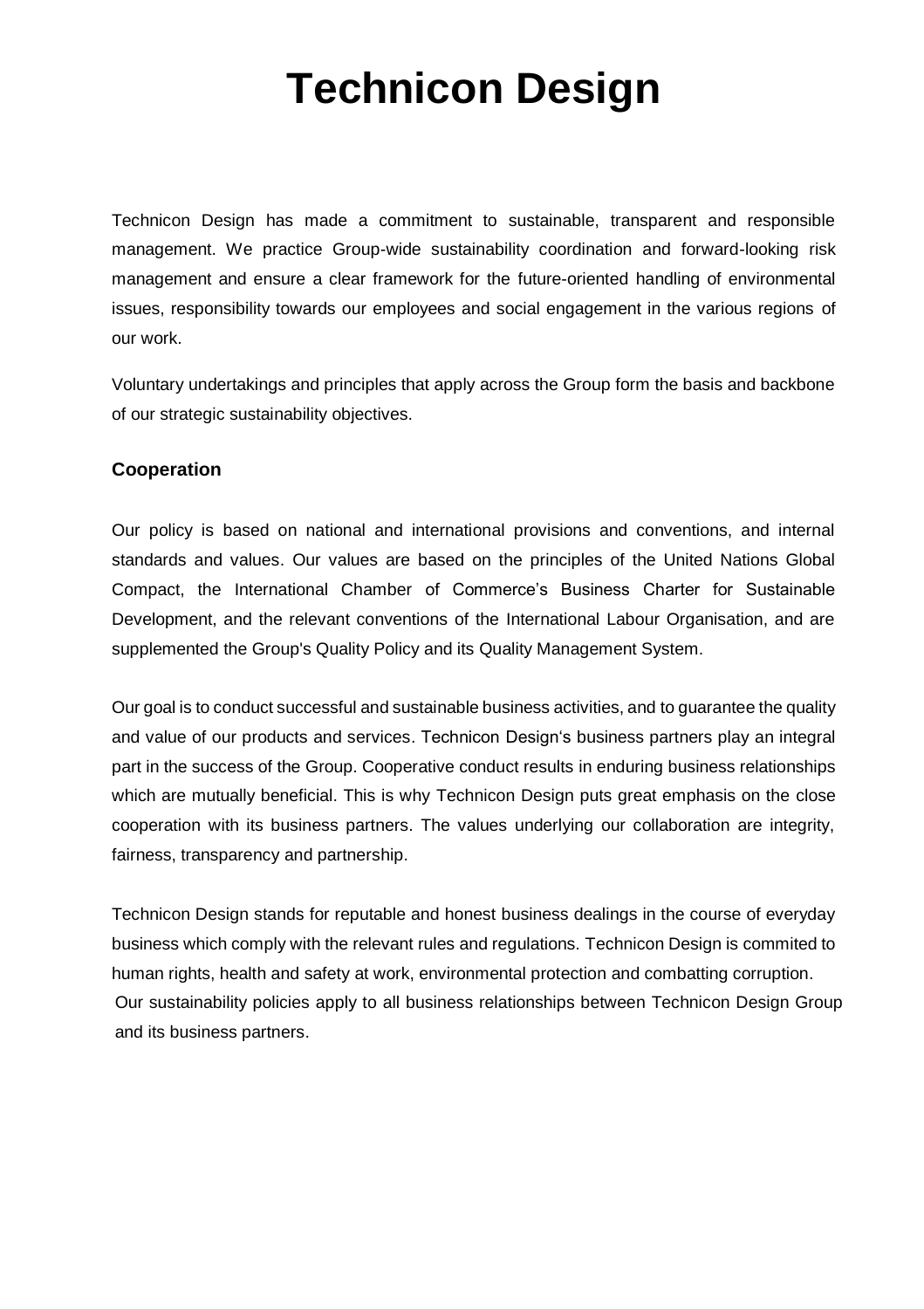# **1. Environmental protection**

Technicon Design works with clients and business partners throughout the world. Technicon Design takes responsibility for continually improving the environmental compatibility of its services as well as for reducing the demands made on natural resources, whilst taking economic factors into account.

In addition, Technicon Design complies with the following:

- It is the declared aim of Technicon Design in all its activities to restrict the environmental impact to a minimum and to make its own contribution to resolving environmental problems at regional and global level.
- The Management of Technicon Design shall, at regular intervals, check that the company's environmental policy and objectives are being observed and that the Environmental Management System is working properly. This shall include evaluation of any recorded environmentally relevant data.
- In keeping with their duties, all Technicon Design employees are informed, trained and motivated in respect of environmental protection. They are under obligation to implement these principles and to comply with statutory provisions and official regulations as these apply to their respective activities.Active approach to ecological challenges
- Ecological challenges are tackled with due care and with foresight. Measures are taken to ensure that environmental issues are dealt with in a responsible manner. The objective is to develop and disseminate environmentally friendly technologies.
- Avoiding waste, re-using resources and recycling, as well as the safe, environmentally friendly disposal of residual waste are taken into account during the development and service life of products, and during the development and execution of services and other activities.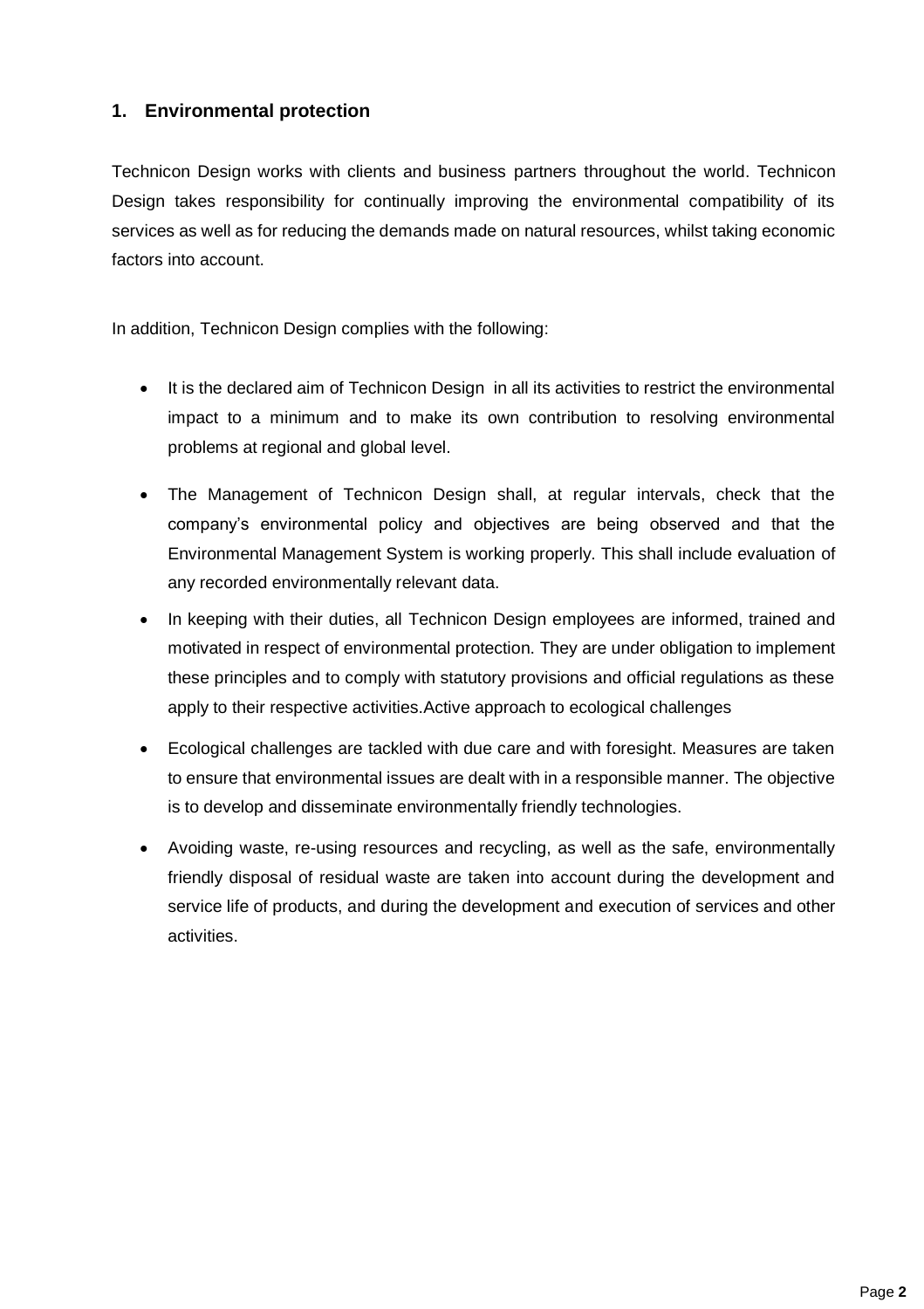# **2. Employee rights**

For Technicon Design, the observance of internationally recognised human rights forms the basis of all business relations. In particular, the following regulations are heeded alongside the labour law of the country in which we operate.

## **Freedom of association**

The basic right of all employees to form trade unions and employee representations and to join them is recognised. In countries where this right is restricted by local laws, alternative legitimate options for employee participation are supported.

## **No discrimination**

We offer equal opportunities for everyone. We do not discriminate or tolerate discrimination on grounds of ethnic or national origin, sex, religion, views, age, disability, sexual orientation, skin colour, political views, social background or any other characteristics protected by law. We embrace diversity, actively encourage inclusion and create an environment that fosters each employee's individuality in the interests of the Company.

# **Human Rights**

We respect, protect and promote all regulations in force to protect human rights and children's rights (hereinafter called human rights) as a fundamental and general requirement throughout the world. We reject all use of child labour and forced or compulsory labour as well as all forms of modern slavery and human trafficking. This applies not only to cooperation within our Company but also as a matter of course to the conduct of and toward business partners

# **Compensation and benefits**

The compensation and benefits paid or received for a normal working week correspond at the very least to the legally valid and guaranteed minimum. Where legal or collective bargaining agreements do not exist, compensation and benefits are based on industry-specific collective agreements customary to the respective location that ensure an appropriate standard of living for the employees and their families.

# **Working hours**

Working hours correspond at least to the respective national legal standards or the minimum standards of the respective national economic sectors.

#### **Occupational health and safety**

Technicon Design complies at least with the respective national standards for a safe and hygienic